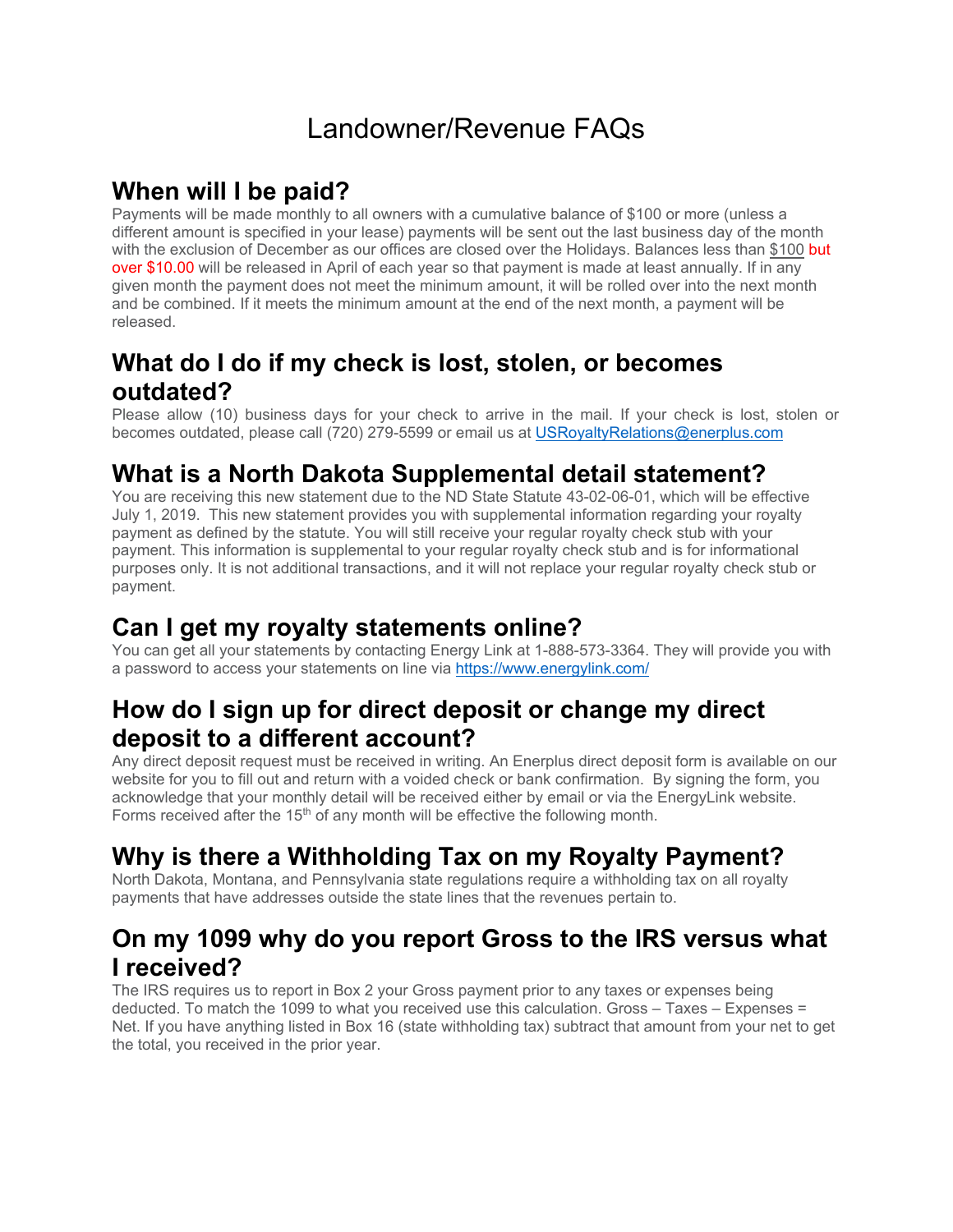#### **On my 1099 what is the difference between state withholding taxes and taxes listed in Box 16?**

Amounts listed under the taxes are production taxes and amounts listed in Box 16 are income taxes and are handled differently. Please seek advice from a tax accountant on how to handle revenue deductions.

| St | Type | Gross | Taxes | Expenses Fed Backup | Net |
|----|------|-------|-------|---------------------|-----|
|    | Pymt |       |       | Withholding         |     |
|    |      |       |       |                     |     |

#### **What happens if I change my address?**

Address changes must be received in writing. Please include your name, old address, new address, the last four digits of your social security number or tax id number and signature. If you have been receiving revenue payment, please include your payee/owner number on your check detail. An Enerplus address change form is also available on our website for you to fill out and return.

#### **What happens if my marital status changes?**

Please send a copy of your marriage certificate to update your name as a result of marriage or a divorce decree if your last name changed due to a divorce. Please send all changes to Enerplus Resources Corp Attn: Royalty Relations Department, 950 17th St, Suite 2200, Denver, Colorado 80202.

### **What happens when the interest owner of a property becomes deceased?**

After Enerplus is notified, the deceased owner's revenue will be held in suspense pending receipt of the proper probate documents.

#### **How do I transfer my interest in a property?**

Interest may be transferred by a deed or, when appropriate, an assignment. The deed or assignment must be recorded in the county where the property is located. Enerplus must receive a recorded copy of the deed or assignment before changing our records and issuing Division Orders. You may want to have an attorney prepare these documents.

# **Why didn't I get a royalty payment in December?**

Enerplus Offices are closed from December 25 through January 1. The December 31 revenue checks will be issued on or around the second week of January every year.

#### **What type of annual statements will I receive from your company?**

Royalty interest owners receiving more than \$10 annually will receive IRS form 1099 mailed by the last day of January every year. This statement summarizes your total gross payments and tax withholdings for the previous year. If you do not receive one by mid-February, please call (720) 279-5599 or email us at USRoyaltyRelations@enerplus.com